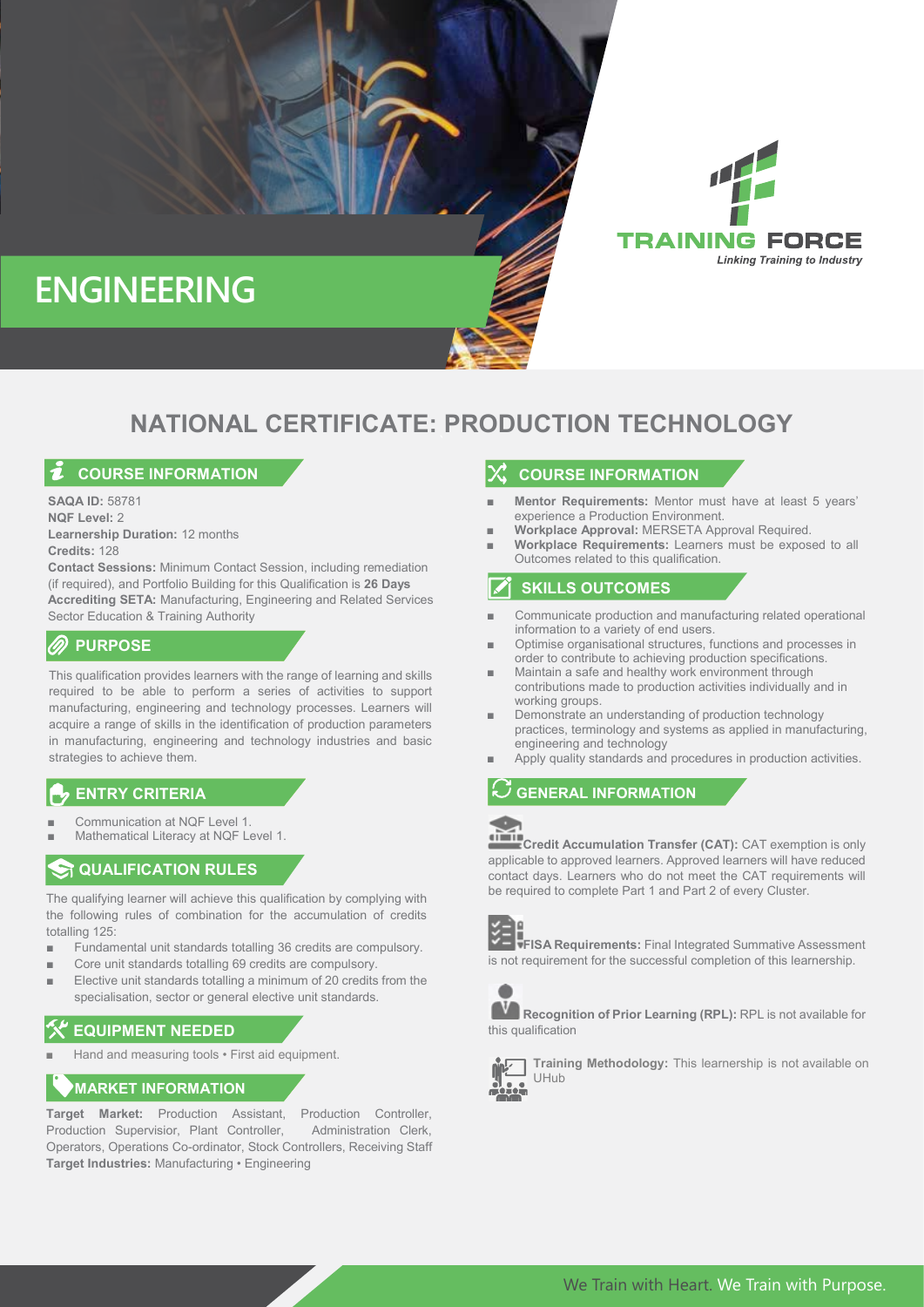## **Cluster 1 (Part 1) - Orientation to the Production Environment**

| Outcome | <b>SAQA ID</b> | Name of Unit Standard                                                                               | <b>Credits</b> |
|---------|----------------|-----------------------------------------------------------------------------------------------------|----------------|
| Core    | 14445          | Frame and implement an individual action plan to improve productivity within an organisational unit |                |
| Core    | 12036          | Orientate self in the workplace                                                                     |                |
|         |                |                                                                                                     |                |

**Recommended training days for Cluster 1 part 1 is 2 days** 

### **Cluster 1 (Part 2) - Orientation to the Production Environment – Credit Accumulation Transfer is applicable to the unit standards below**

| <b>Outcome</b> | <b>SAQA ID</b> | Name of Unit Standard                                              | <b>Credits</b> |
|----------------|----------------|--------------------------------------------------------------------|----------------|
| Fundamental    | 119456         | Write/present for a defined context                                |                |
| Fundamental    | 119460         | Use language and communication in occupational learning programmes |                |

■ **Recommended training days for Cluster 1** part 2 **is** 2 days

## **Cluster 2 (Part 1) - Apply quality standards and procedures in production activities**

| <b>Outcome</b> | <b>SAQA ID</b> | <b>Name of Unit Standard</b>                                                                                                  | <b>Credits</b> |
|----------------|----------------|-------------------------------------------------------------------------------------------------------------------------------|----------------|
| Core           | 13162          | Identify and describe inputs, outputs, stages and quality indicators of the manufacturing, assembly or<br>engineering process | 10             |
| Core           | 119139         | Monitor the quality of the input materials and the manufactured plastic product                                               |                |
| Core           | 13221          | Perform routine maintenance                                                                                                   |                |
| Elective       | 265001         | Maintain stock levels of equipment and consumables                                                                            |                |

■ **Recommended training days for Cluster 2 part 1 is 7 days** 

#### **Cluster 2 (Part 2) - Apply quality standards and procedures in production activities – Credit Accumulation Transfer is applicable to the unit standards below**

| <b>Outcome</b> | <b>SAQA ID</b> | Name of Unit Standard                        | <b>Credits</b> |
|----------------|----------------|----------------------------------------------|----------------|
| Fundamental    | 119454         | Maintain and adapt oral/signed communication |                |
| Fundamental    | 119463         | Access and use information from texts        |                |

■ **Recommended training days for Cluster** 2 part 2 is 2 days

### **Cluster 3 (Part 1) - Production process**

| <b>Outcome</b> | <b>SAQA ID</b> | <b>Name of Unit Standard</b>                         | <b>Credits</b> |
|----------------|----------------|------------------------------------------------------|----------------|
| Core           | 12667          | Supply raw and processed material to production line |                |
| Core           | 114891         | Count stock for a stock-take                         |                |
| Core           | 13220          | Keep the work area safe and productive               |                |
| Elective       | 244338         | Operate a production process                         | 15             |

■ **Recommended training days for Cluster 3** part 1 **is** 6 days

#### **Cluster 3 (Part 2) - Production process – Credit Accumulation Transfer is applicable to the unit standards below**

| <b>Outcome</b> | <b>SAQA ID</b> | Name of Unit Standard                                                                                                                                                        | <b>Credits</b> |
|----------------|----------------|------------------------------------------------------------------------------------------------------------------------------------------------------------------------------|----------------|
| Fundamental    | 12444          | Measure, estimate and calculate physical quantities and explore, describe and represent<br>geometrical relationships in 2-dimensions in different life or workplace contexts |                |
| Fundamental    | 9009           | Apply basic knowledge of statistics and probability to influence the use of data and procedures in<br>order to investigate life related problems                             |                |
|                |                |                                                                                                                                                                              |                |

■ **Recommended training days for Cluster 3** part 2 **is** 1 day

#### **Cluster 4 (Part 1) - Compliance and Calculations in a production environment**

| <b>Outcome</b> | <b>SAQA ID</b> | Name of Unit Standard                                                  | <b>Credits</b> |
|----------------|----------------|------------------------------------------------------------------------|----------------|
| Core           | 12456          | Explain and use organisational procedures                              |                |
| Core           | 13167          | Identify potential hazards and critical safety issues in the workplace |                |

■ **Recommended training days for Cluster 4** part 1 **is 2** days